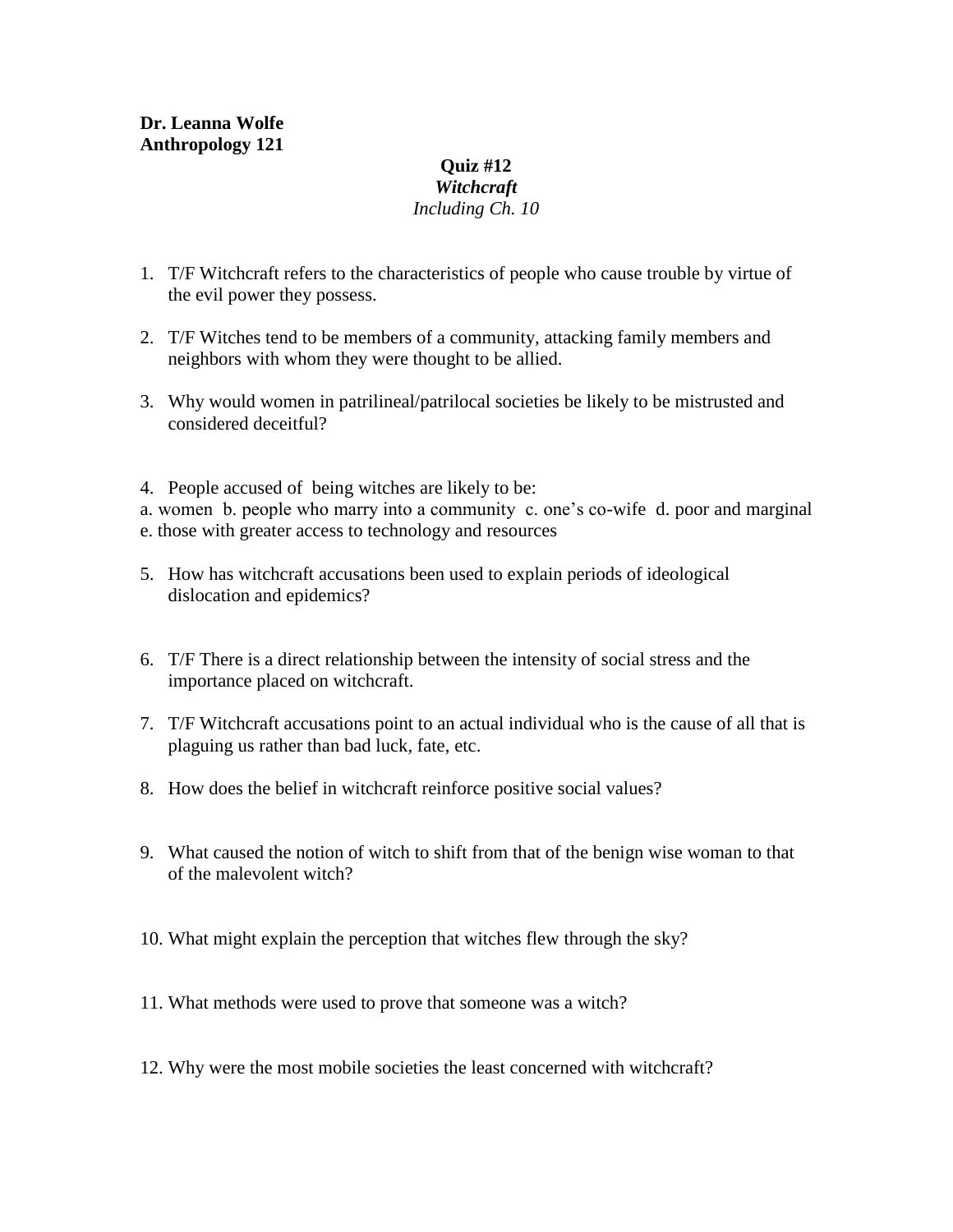- 13. What four directions to Wiccans invoke? What four elements do they bless?
- 14. T/F Today's Wiccans claim that their practice draws from ancient European paganism.
- 15. Why did accusations of Witchcraft take hold in Salem, MA?
- 16. How did the Salem witchcraft accusations follow a different pattern than was typical in communities of the time?
- 17. T/F There were economic tensions between the habitants of Salem Village and the surrounding farming towns.
- 18. Why might the Thomas Putnam family have taken their 12 year old daughter's witchcraft accusations so seriously?
- 19. `What is Spectral Evidence? How could it be interpreted to challenge its credibility?
- 20. T/F Witches are individuals who have an innate ability to commit evil acts.
- 21. T/F In some cultures one can be a witch and not even know it.
- 22. T/F Witchcraft accusations often reflect underlying social tensions in a society.
- 23. According to the Azande what is mangu? How does one acquire it?
- 24. All of the following are true about Azande beliefs in *mangu* except:
- a. it is a physical substance found within the body of a witch
- b. it can be manipulated by shamans in healing rituals
- c. it can be seen when autopsies are performed
- d. it is inherited from the parent of the same sex
- 25. How do modern Americans regard witchcraft and witches?

26. In many cultures witches are equally male or female, but in Europe and America witches are predominantly female. What was the underlying gender ideology that made this the case? Do you think this is still true? If so, to what extent?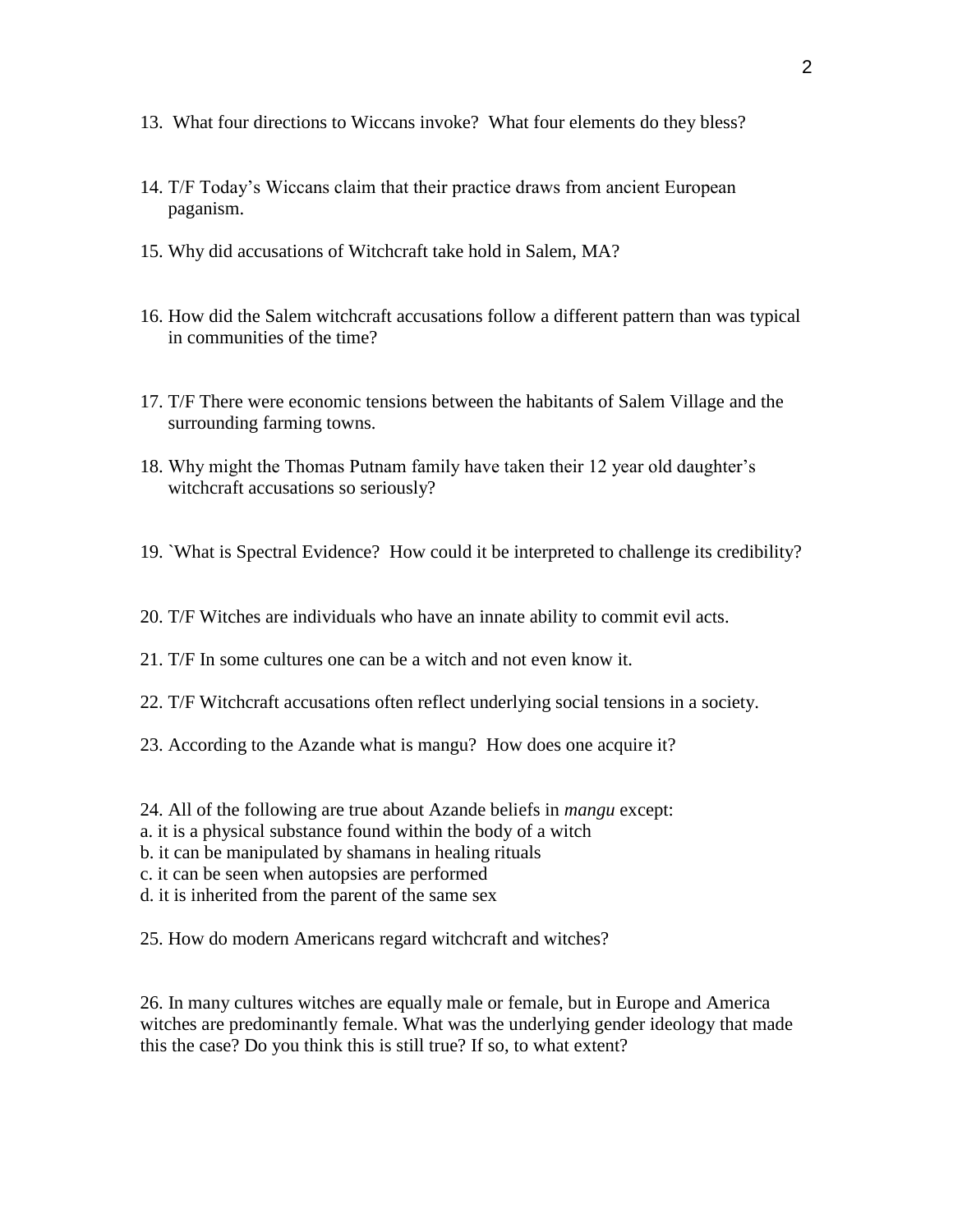27. Which of the following is true about Navaho witchcraft? a. Navaho witches are born with witchcraft substance within their bodies b. witchcraft is a common factor in Navaho life that is freely talked about c. witchcraft is learned from a close relative and requires initiation d. witches participate in healing rituals

28. T/FAmongst the Navaho, people who exhibit anti-social behaviors such as cannibalism, incest and nudity are most likely to be identified as being witches.

29*.* In contrast to the Gwari of West Africa, Nupe witches are always female because: a. Nupe wives engage in activities that their husbands cannot control b. political power is vested in female chiefs who rule through their husbands and brothers c. women sexuality and fertility is viewed as dangerous and powerful d. the Nupe were influenced by Christian missionaries at the time of the Witchcraze in Europe

30. T/F In many parts of Africa today, AIDS is being blamed on the activity of witchcraft.

31. When did the witchcraze take place in Europe?

32. T/F The *Malleus Maleficarum* was written in the 15th century and set forth European witchcraft beliefs of the time

33. Which of the following is true about the concept of the evil eye? (select those that apply)

a. a person can cause misfortune by looking at a person

b. it is bad form to say something complementary about a child

c. spitting and particular hand gestures can be used to protect one against the evil eye

d. it is most common amongst people with a lazy eye

e. only cultures that recognize it will experience it's effects

34. How were pagan beliefs incorporated into European Christianity?

35. What are the eight Sabbats that Wiccans celebrate?

36. T/F Wiccan magic can be used for both good and evil.

37. What is the Wiccan three-fold law?

38. Who founded the Church of Satan?

a. Gerald Gardner b. Anton Le Vey c. Burton Wolfe d. Margaret Murray